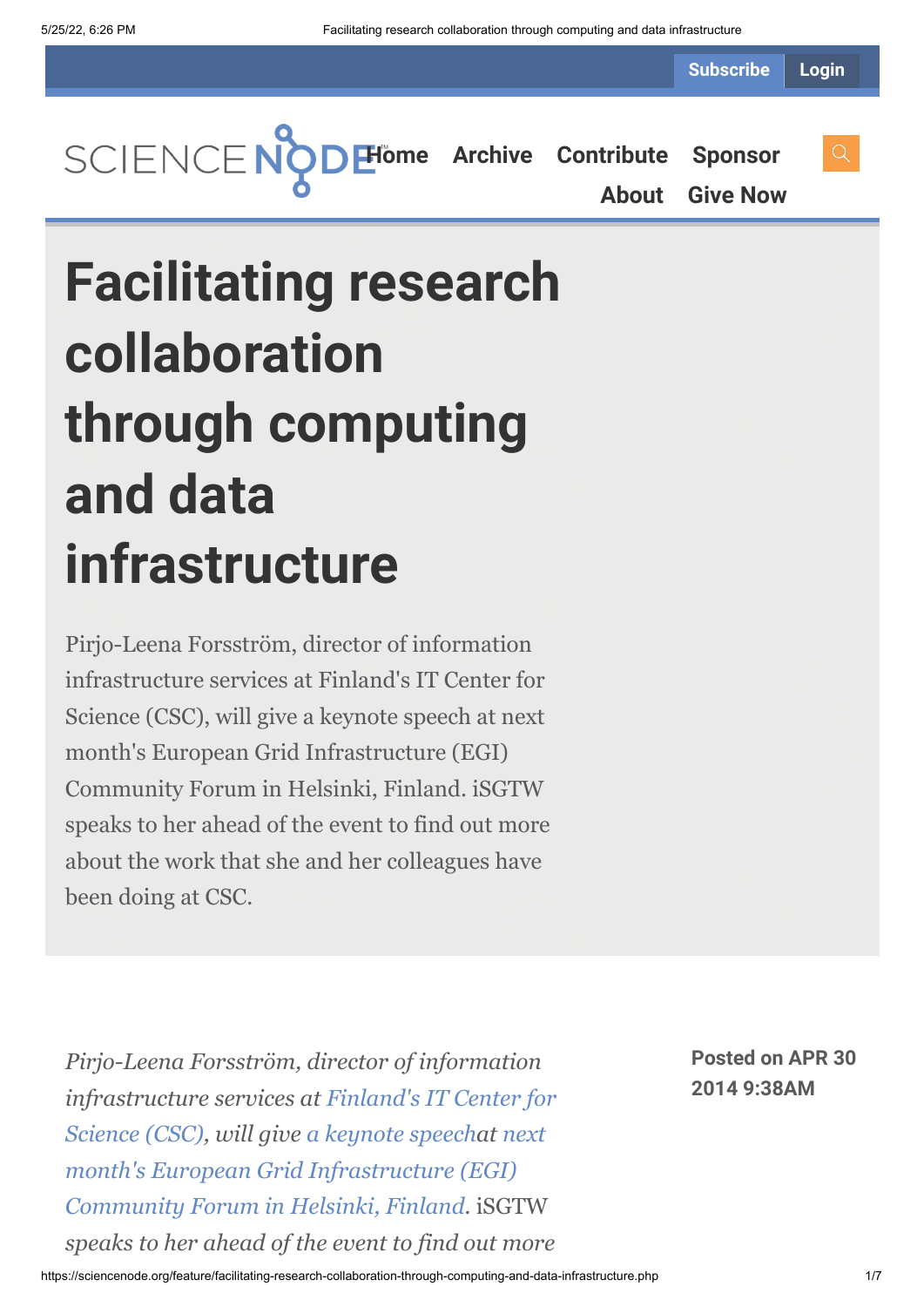

*"Tackling the challenges society faces today often requires collaboration between researchers from a variety of domains."*

*about the work that she and her colleagues have been doing at CSC…*

#### **What does CSC do? And why is this work important for researchers in Finland?**

CSC is a state-owned, not-for-profit company [belonging to the Finnish Ministry of Education and](http://www.minedu.fi/OPM/?lang=en) Culture. Our task is to aid research institutions, including cultural ones. We carry out work in many different fields, including high-performance computing, of course.

We're involved in the activities of [EGI](http://www.egi.eu/), which is one of the main services we provide to researchers in Finland. The hub for [FUNET](http://www.csc.fi/english/institutions/funet/index_html), the Finnish national research and education network, is also located at CSC. Additionally, we provide researchers with services related to data, software development, networking, *etc*. However, the most important thing CSC has to offer is the knowledge and expertise of the people that are working here. It's not just about the actual infrastructure.



**[Andrew Purcell](https://sciencenode.org/author/andrew-purcell.php)** European editor

**Share this story**



 **Republish**

# **[CSC](https://sciencenode.org/tag/?tag=CSC) [EGI](https://sciencenode.org/tag/?tag=EGI) [EGI Community](https://sciencenode.org/tag/?tag=EGI%20Community%20Forum) Forum [European Grid](https://sciencenode.org/tag/?tag=European%20Grid%20Infrastructure) Infrastructure [Finland](https://sciencenode.org/tag/?tag=Finland) [Helsinki](https://sciencenode.org/tag/?tag=Helsinki) Tags**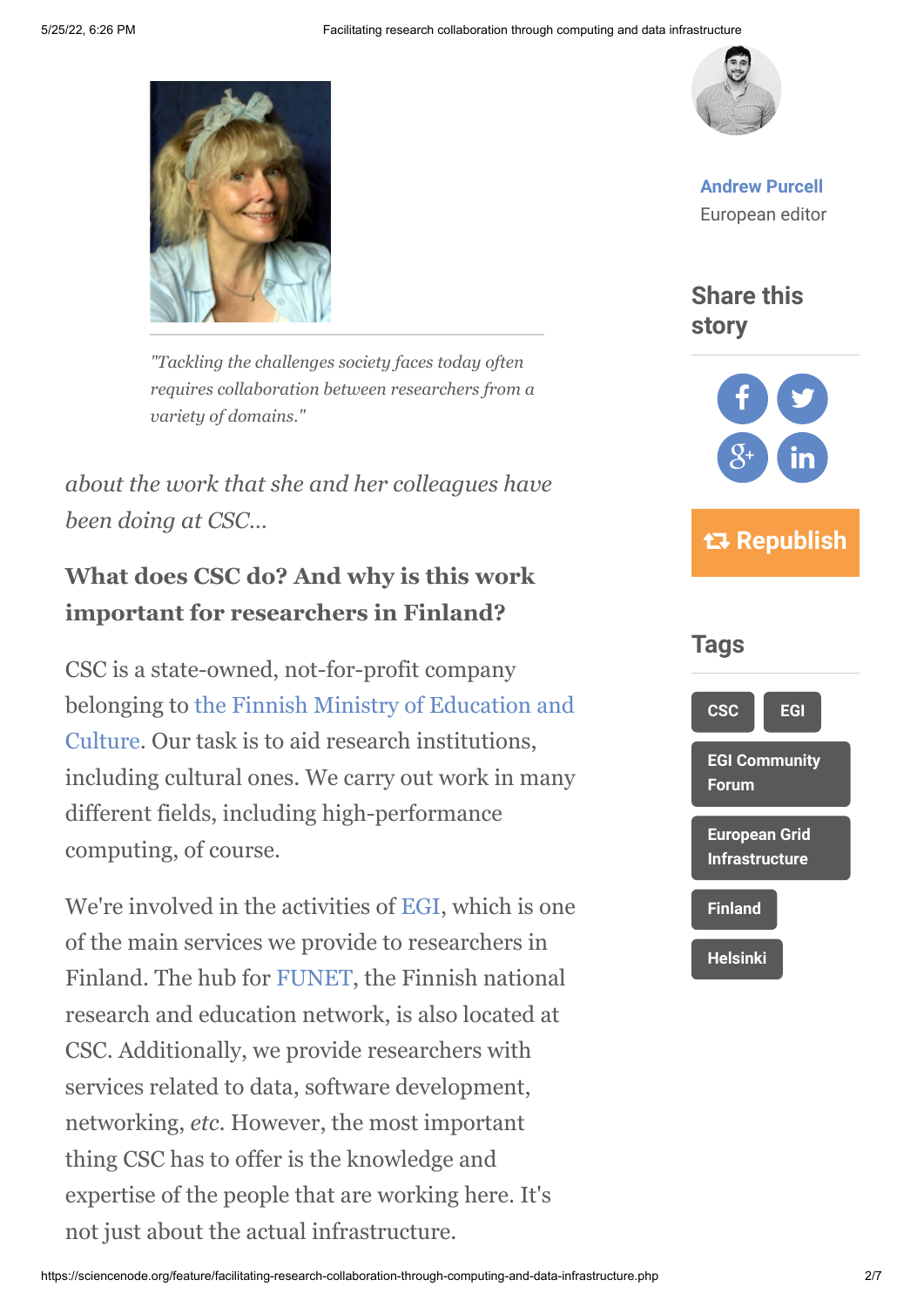Tackling the challenges society faces today often requires collaboration between researchers from a variety of domains. Organizations like CSC can look at the interoperability between systems, models, and datasets from these various fields and can help facilitate integration. Equally, unifying the underlying research infrastructures and providing scalable services to the whole research community is much more cost effective.

## **So, you mentioned there that CSC doesn't just work with scientific research institutions, but also cultural ones then…**

[Yes, we've been working closely with the National](http://www.kdk.fi/en) Digital Library project, which, despite the name, also focuses on archives and museums, too. We've been building the digital preservation system for them.

We also develop and maintain systems for various archives, museums, and libraries. In fact, the national library systems of Finland are managed by CSC. In addition, we're working on different kinds of meta-data services and several digital archives actually physically reside within CSC.

This isn't just about digititized books or documents, of course. Much of this work is about giving access to archives of 'born-digital' data. We don't just want materials to be stored where no-one can find them. We really want everyone to have access and to be able to study this material.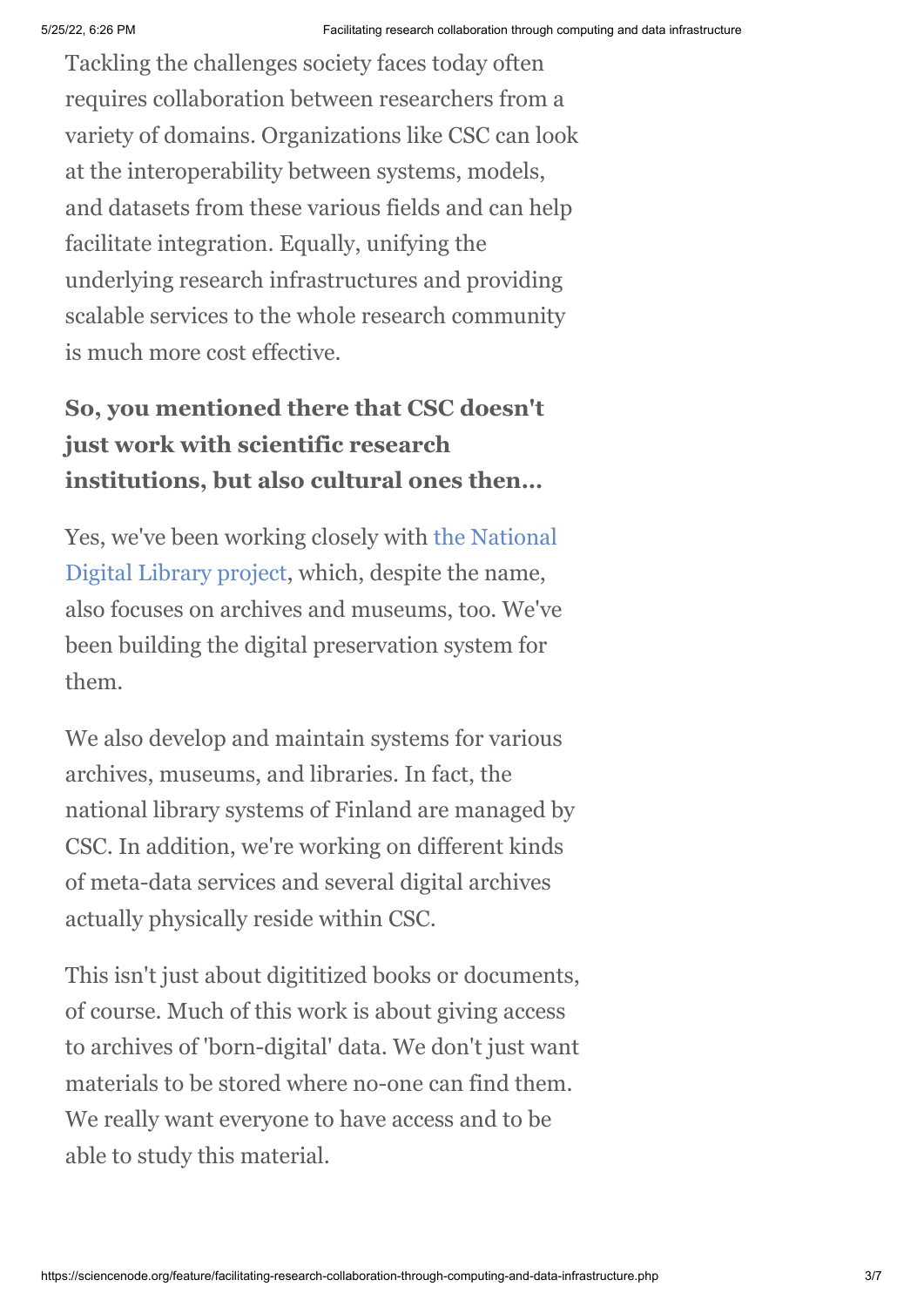

*The EGI Community Forum will be held at the University of Helsinki's main building. Image courtesy Wikimedia Commons.*

**That's very interesting. At last month's** [Research Data Alliance Third Plenary Meeting](https://rd-alliance.org/rda-third-plenary-meeting.html) **in Dublin, Ireland, Tony Hey, vice president of [Microsoft Research](http://en.wikipedia.org/wiki/Microsoft_Research), claimed that we have [now reached a "tipping point" in terms of](http://www.isgtw.org/feature/deluge-data-dublin) open access and the sharing of data. Do you agree with this? Is this what you're seeing 'on the ground' at CSC?**

Yes, definitely. I think this is true for society as a whole. Just yesterday we had a seminar on how policy makers in Finland can make better use of research data. The prevailing view is that the products of research - and that includes all of the data generated - should be used for the benefit of the whole of society. I'm really happy that the policy sector is now taking up this idea and is even starting to build new funding instruments to facilitate this. This will enable collaboration that is very important for the whole of society. In Finland and elsewhere too - these ideas are really taking off.

That being said, it's important not to forget that significant challenges still remain. But it's a big thing that people are just willing to discuss this now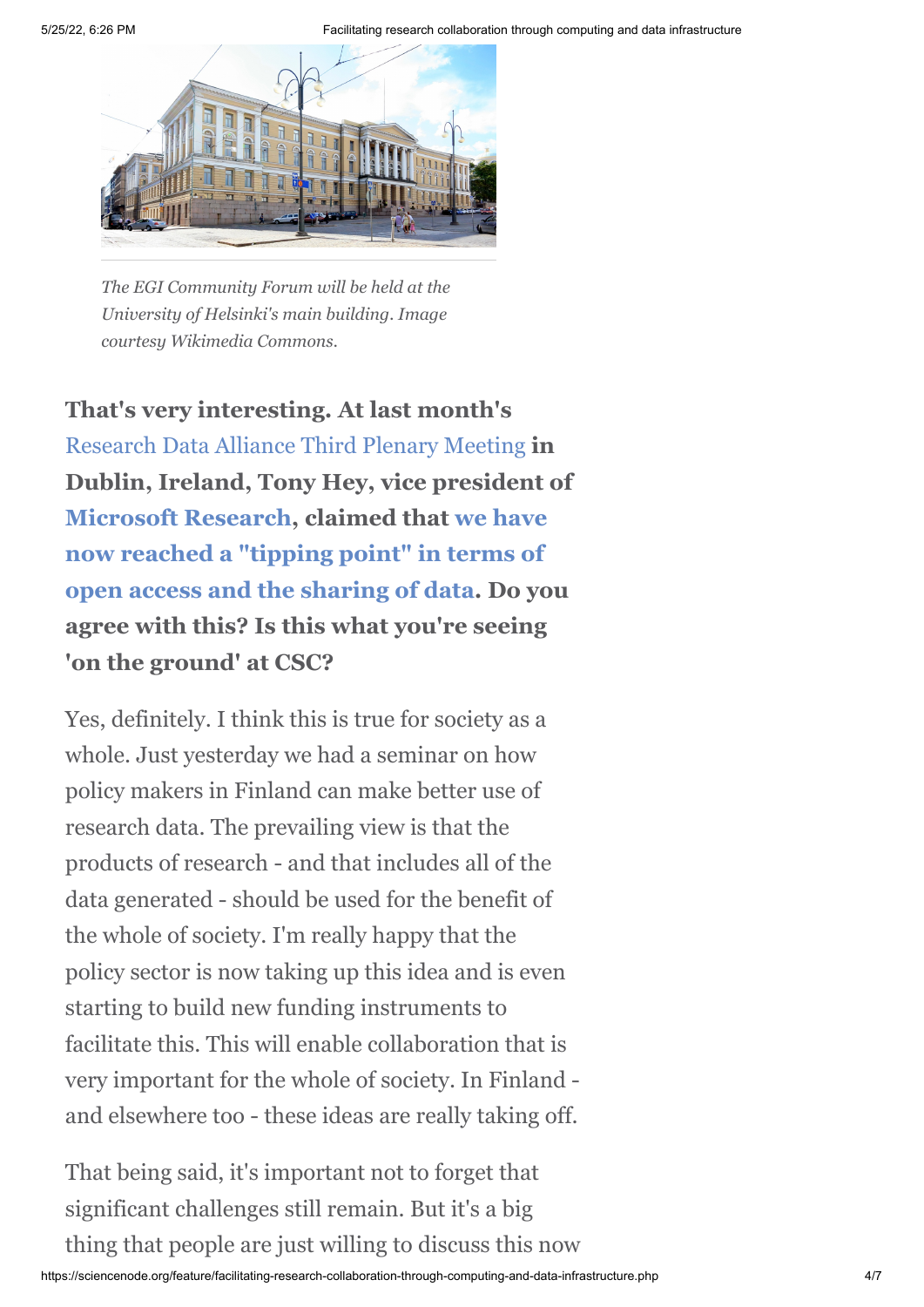and even put money behind making these ideas work. In my opinion, the biggest barriers we have to overcome are the cultural ones. Researchers in different fields often have very different concepts, so it can sometimes be difficult for them to even agree what they're talking about! It's vital that we can get all these different parties to trust one another.

### **So, what do you plant to talk about during your keynote speech at the upcoming community forum?**

I will talk about the importance of openness and increasing access to both research publications and theses. I'll also focus on what needs to be done to ensure the long-term availability and accessibility of this. It's not just enough to open doors; we also have to keep them open for a long period.

## **And, finally, why is it an event you feel it is important to attend? What are you most looking forward to?**

It's important to follow what other researchers are doing and find out what's being done elsewhere to tackle some of the challenges we've discussed. I'm looking forward to meeting the people involved in finding the answers to these questions. Of course, EGI itself is a very big player in this field: the organization has lots of experience in building data infrastructures, promoting openness and encouraging researchers from a wide range of fields to work together.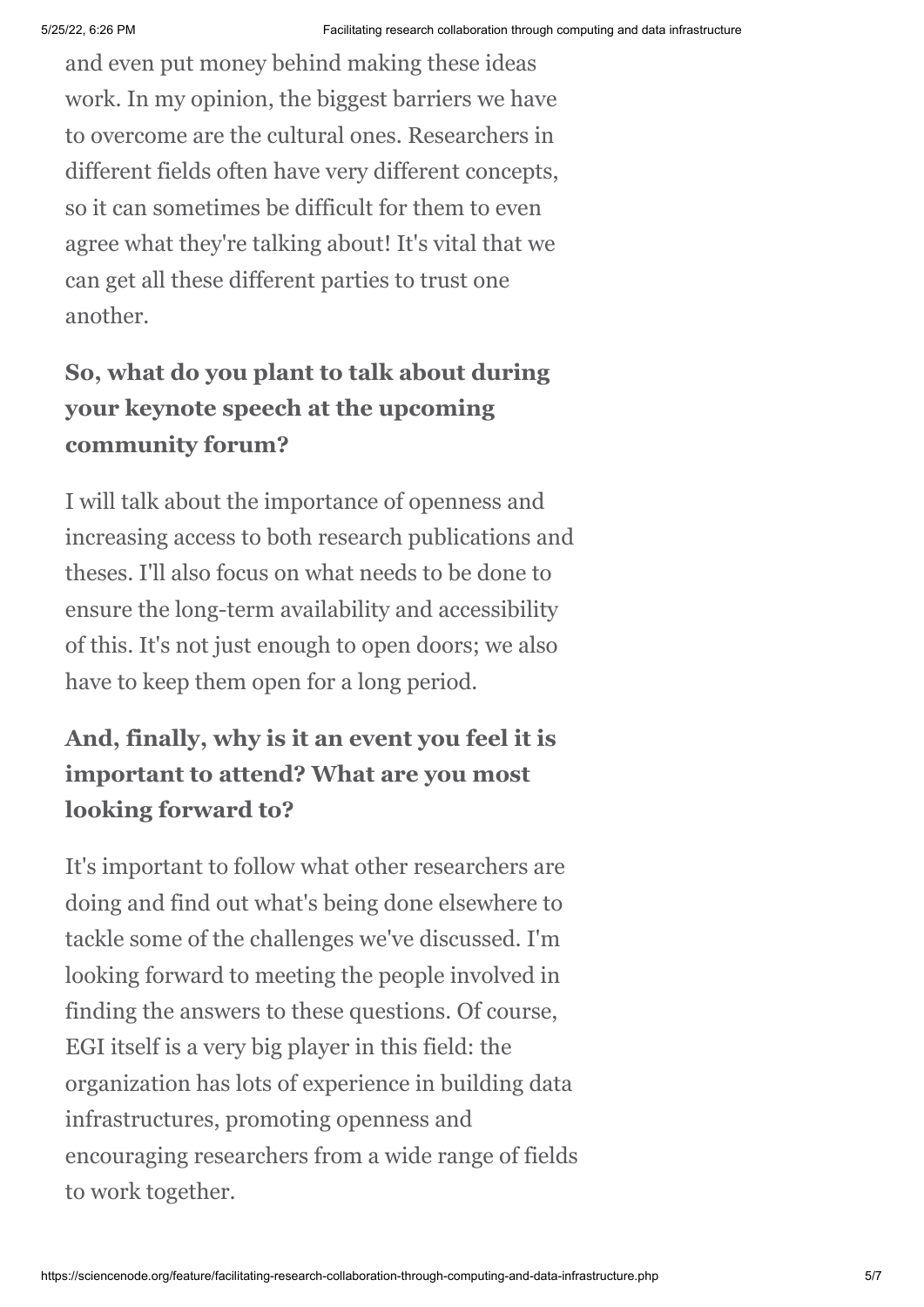*The EGI Community Forum will be held from 19- 23 May in Helsinki, Finland. Read more about the event [here.](http://cf2014.egi.eu/)*



**Contribute**

## Do you have story ideas or something to contribute? **Let us know!**

#### **OUR UNDERWRITERS**

Thank to you our underwriters, who have supported us since the transition from International Science Grid This Week (iSGTW) into Science Node in 2015. We are incredibly grateful.

#### **[View all underwriters](https://sciencenode.org/about/index.php)**

#### **CATEGORIES**

**Advanced [computing](https://sciencenode.org/archive/?year=2016&category=Advanced%20computing) [Research networks](https://sciencenode.org/archive/?year=2016&category=Advanced%20computing&category=Research%20networks) [Big data](https://sciencenode.org/archive/?year=2016&category=Advanced%20computing&category=Research%20networks&category=Big%20data) [Tech trends](https://sciencenode.org/archive/?year=2016&category=Advanced%20computing&category=Research%20networks&category=Big%20data&category=Tech%20trends) [Community building](https://sciencenode.org/archive/?year=2016&category=Advanced%20computing&category=Research%20networks&category=Big%20data&category=Tech%20trends&category=Community%20building)**

#### **CONTACT**

**Science Node** Email: **[editors@sciencenode.o](mailto:edit%6F%72s@s%63%69encenode.%6F%72%67)** Website: **[sciencenode.org](https://sciencenode.org/)**